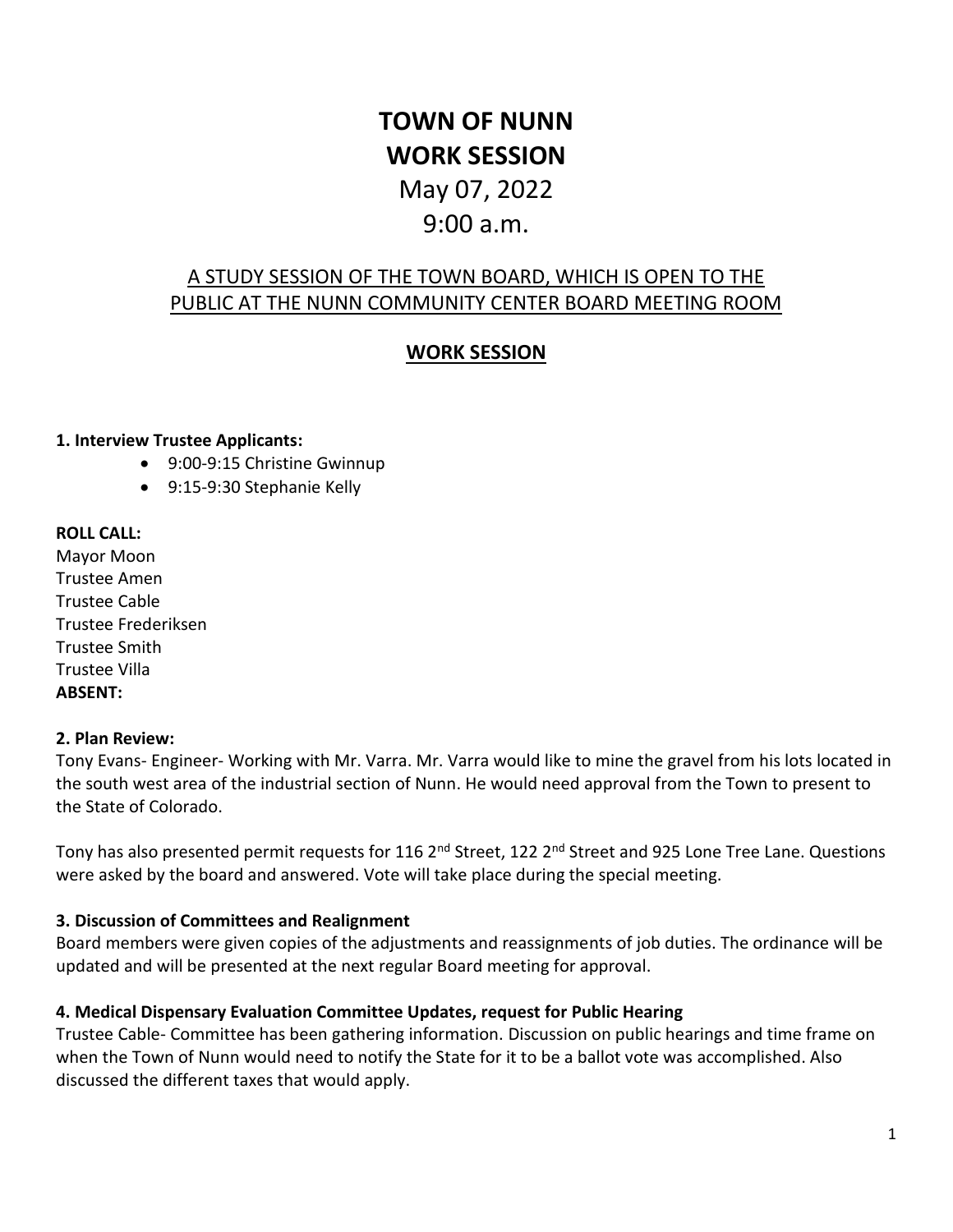#### **5. Evaluate Phone expansion for Local Phone line**

Repairs have been done that needed resolved. There is work that needs done to correct the existing police line.

#### **6. Discussion of RMS Licensing for Police Department**

The records management system will need to be expanded with more licenses for incoming officers and one for the town office for Megan.

#### **7. Discussion of Smoking Area Designation and signage (parks and smoking)**

Board members and mayor discussed bringing the Town up to date with the Colorado Compliance Clear Air Act. They have also recommended a designated smoking area north of the building. We also need new park signs stating the park rules.

#### **8. Water Tap Moratorium Extension moved to end of August 2022**

Current moratorium is through the end of May. We are currently maxed out so this will need to be extended. There is a discrepancy with what we are currently being charged from Northern Weld Water and what we are billing. We have yet to pin down where this is coming from and we are still investigating it.

#### **9. Discussion of Leak Detection for Town of Nunn**

There is a possible leak within the water lines of the Town. We are needing to hire a company that can trace the lines to either verify a leak or verify that we don't have a leak. This is done by sonagram. The proposal has been estimated 2-3 days at \$1,200 per day. There will need to be an announcement made to town residents before they start tracing the lines.

#### **10. Discussion of On-Demand Transit Program-MMOF (Weld County)**

Public works of Weld County has been in touch with Town of Nunn to apply for a grant to have a bus service for seniors and disabled individuals for the Town of Nunn. The Town of Nunn would contribute a one-time fee of \$1,658.00 and in return this would enable a bus service from the Town to the cities and back.

#### **11. Discussion of Community Farmers Market- Monthly**

Mayor Moon would like to start a farmer's market once a month. All food related items. This would be in the main parking lot at the Town Park. Will vote at regular meeting.

#### **12. Discussion of Safe Streets and Roads Grant**

Safe Street and Roads grant will be providing monies for grants over the next 5 years to support towns. We can try for a grant for a comprehensive safety plan. It's an 80/20 grant so we would need to put 20% towards it to apply for it.

**Motion by** Trustee Moon and seconded by Trustee Cable to adjourn the Work Session meeting at 11:14 a.m. on May 07, 2022. All in favor, Motion Carried.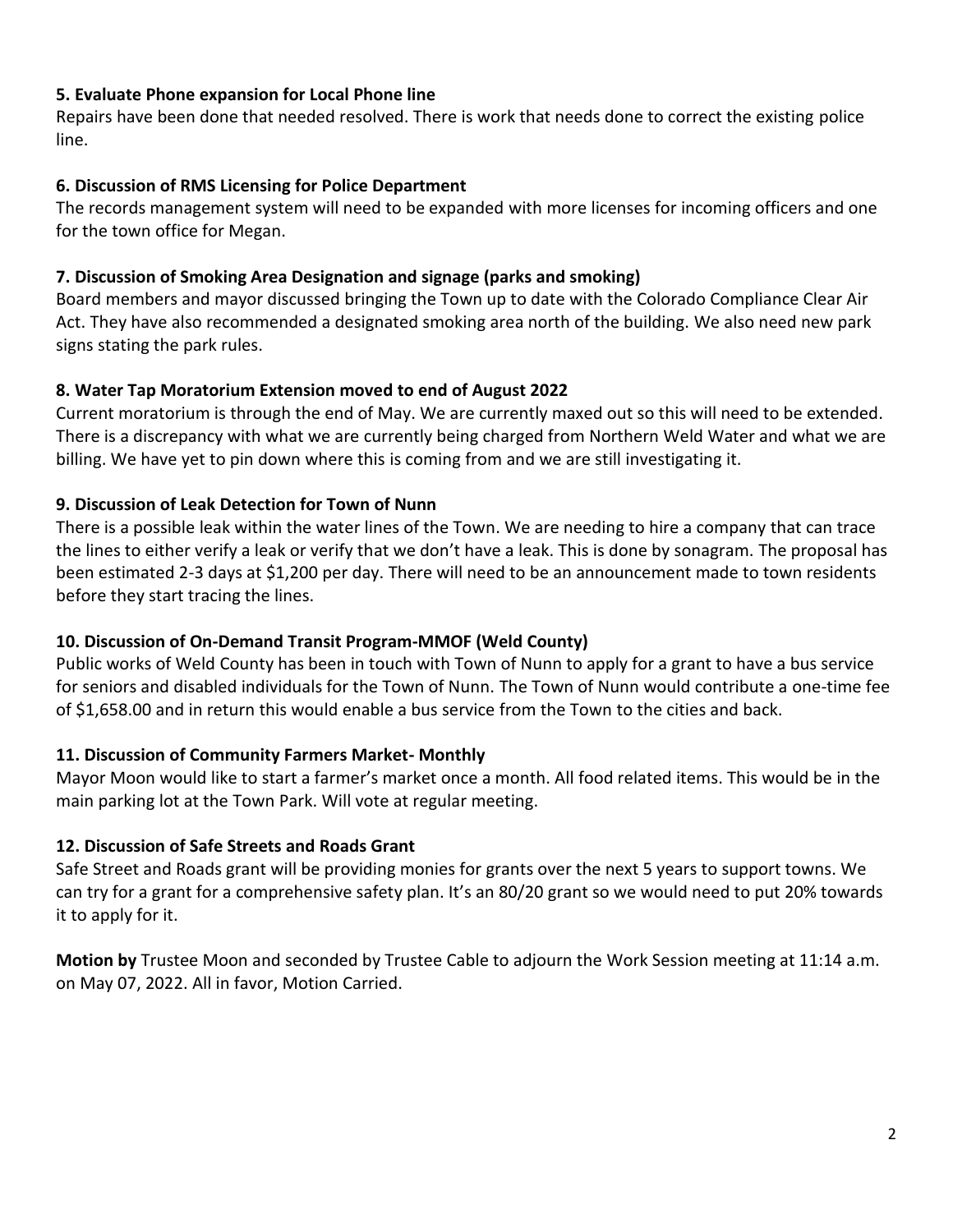# **TOWN OF NUNN SPECIAL MEETING** May 07, 2022 11:16 a.m.

## The following action items:

#### **Amend Agenda to Include a Vote for Plan Reviews**

**ROLL CALL:**  Mayor Moon Trustee Amen Trustee Cable Trustee Frederiksen Trustee Smith Trustee Villa **ABSENT:**

1. Vote for Trustee Applicant:

Cathy Payne- Town Clerk- Has been handed all the votes from the Board Members and the Mayor. The new trustee will be Stephanie Kelly.

2. Vote for Medical Dispensary Public Hearing Schedule for June 16, 2022 -Regular Meeting

**Motion by** Trustee Cable and seconded by Trustee Frederiksen to hold the Marijuana Dispensary Public Hearing on June 16, 2022. All in favor, Motion carried.

**Motion by** Trustee Cable and seconded by Trustee Villa to approve the May 17th letter announcing the Marijuana Dispensary Public Hearing as submitted. All in favor, Motion carried.

3. Vote for Committee Realignment and Committee Chair:

Finance, Budget, Grants- Trustee Frederiksen Parks & Recreation, Library- Trustee Kelly Public Works- Trustee Villa Emergency Planning-Trustee Cable Technology, Business Development-Trustee Smith Senior Outreach & Facilities- Trustee Amen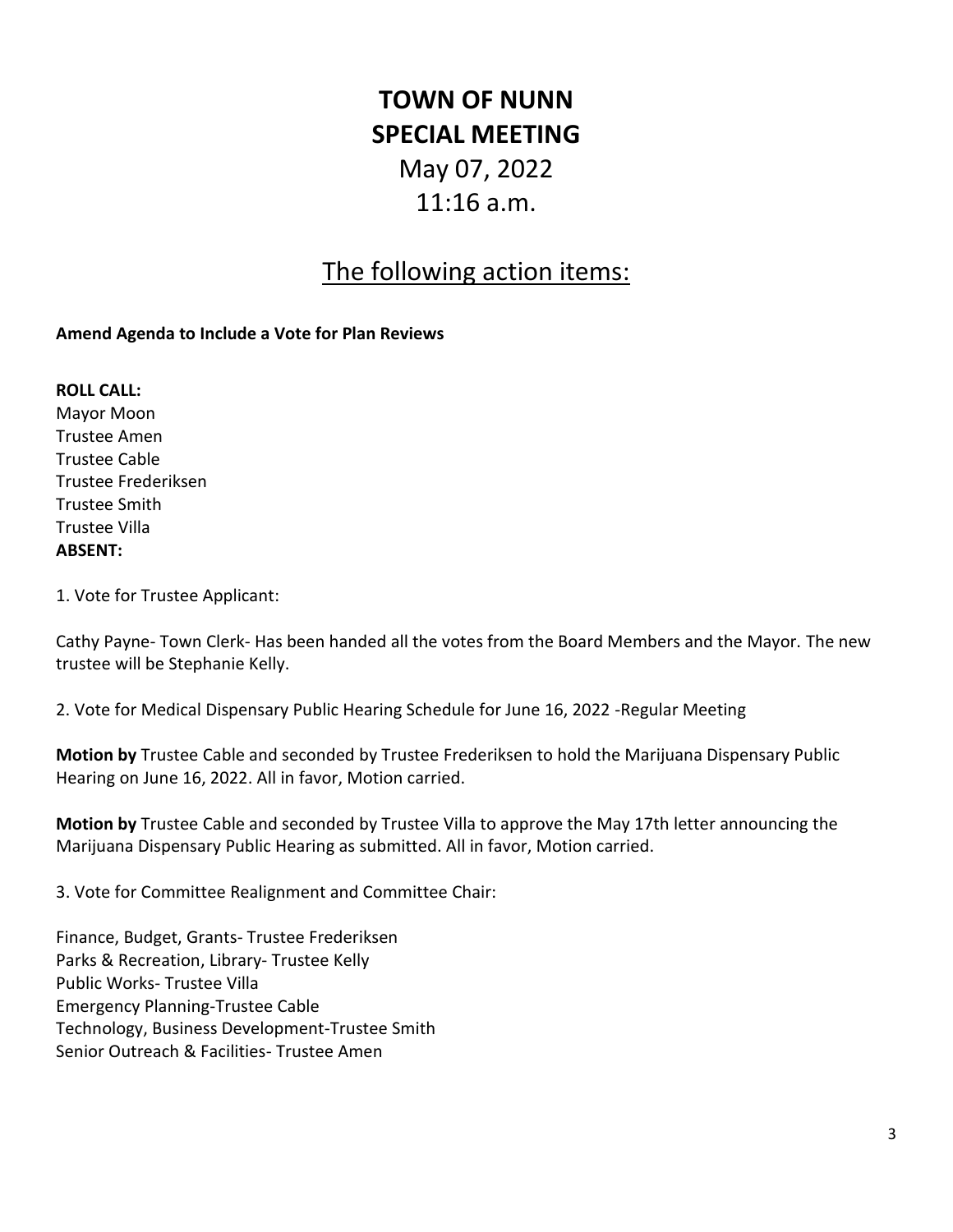**Motion by** Trustee Cable and seconded by Trustee Smith to approve the committees as submitted. All in favor, Motion carried.

4. Vote for RMS Licensing

**Motion by** Trustee Cable and seconded by Trustee Smith to approve the records management system licensing for \$5,150.00. All in favor, Motion carried.

#### *Roll Call Vote:*

Mayor Moon- Yes, Trustee Amen- Yes, Trustee Cable- Yes, Trustee Frederiksen- Yes, Trustee Smith- Yes, Trustee Villa- Yes, Motion carried.

**Motion by** Trustee Cable and seconded by Trustee Villa to approve the increase of the phone line in the police station for \$645.00.

#### *Roll Call Vote:*

Mayor Moon- Yes, Trustee Amen- Yes, Trustee Cable- Yes, Trustee Frederiksen- Yes, Trustee Smith- Yes, Trustee Villa- Yes, Motion carried.

5. Vote for Water Leak Contractor:

**Motion by** Trustee Cable and seconded by Trustee Amen to approve up to 3 days for the water leak detection contract at @1,200.00 per day up to \$3,600.00.

#### *Roll Call Vote:*

Mayor Moon- Yes, Trustee Amen- Yes, Trustee Cable- Yes, Trustee Frederiksen- Yes, Trustee Smith- Yes, Trustee Villa- Yes, Motion carried.

6. Vote for Signage for Smoking and Parks:

**Motion by** Trustee Cable and seconded by Trustee Amen to approve \$232.70 for signage for compliance.

#### *Roll Call Vote:*

Mayor Moon- Yes, Trustee Amen- Yes, Trustee Cable- Yes, Trustee Frederiksen- Yes, Trustee Smith- Yes, Trustee Villa- Yes, Motion carried.

7. Vote for Designated Smoking Area:

**Motion by** Trustee Cable and seconded by Trustee Frederiksen to approve up to \$1,000.00 for a designated smoking area.

#### *Roll Call Vote:*

Mayor Moon- Yes, Trustee Amen- Yes, Trustee Cable- Yes, Trustee Frederiksen- Yes, Trustee Smith- Yes, Trustee Villa- Yes, Motion carried.